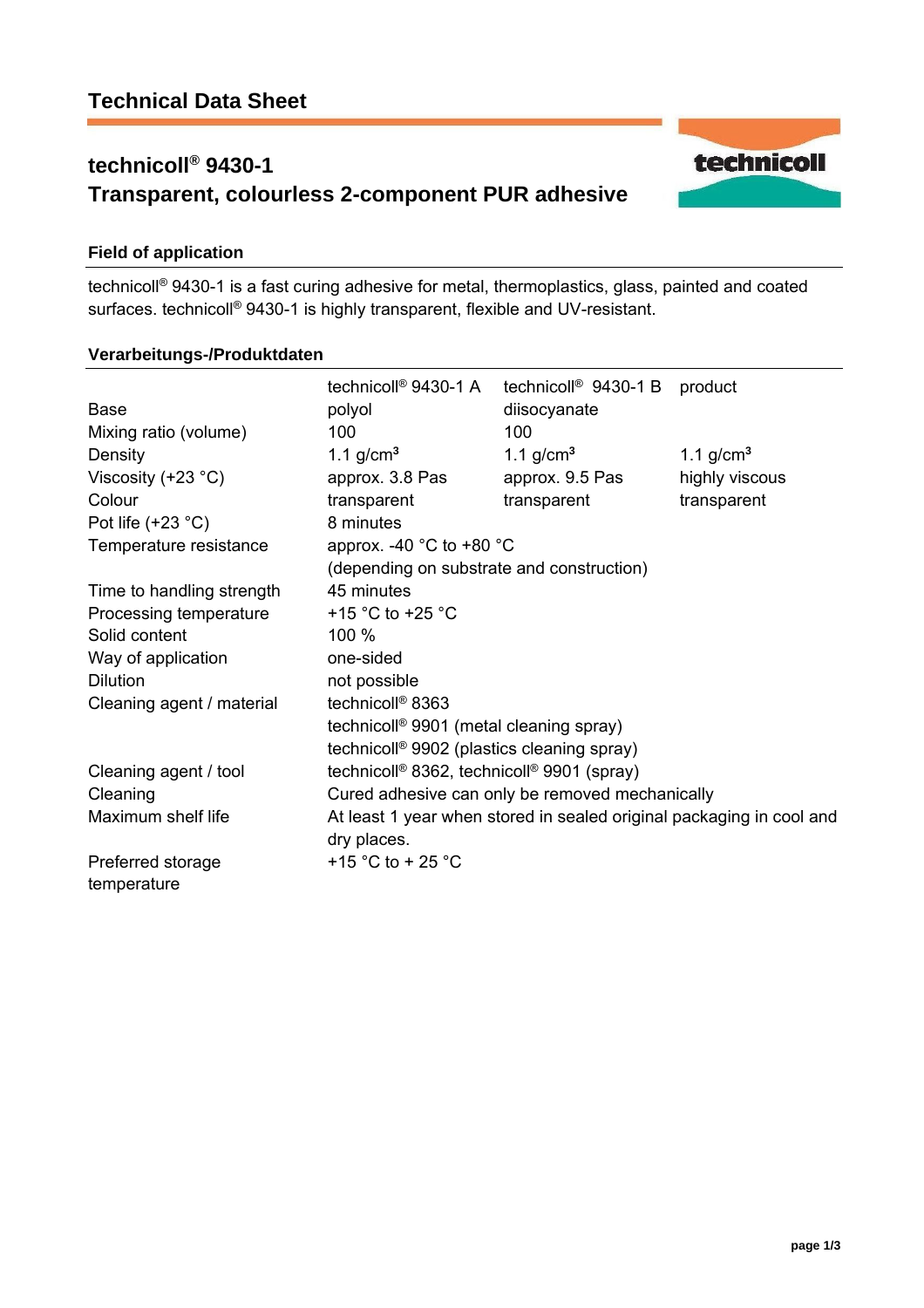### **Favoured substrates**

- metal (aluminium, steel, stainless steel) glass
- thermoplastics (e.g. ABS, PMMA, PC, PVC-unplasticised, PS) derived timber products

Not suitable for: PE, PP, PTFE (Teflon<sup>®</sup>), POM, silicone, EPDM, PVC-plasticised (faux leather)

Due to the large variety of possible materials and differences in adhesion behaviour hazard tests are mandatory before introducing the adhesive into the actual production process.

#### **Surface preparation**

Joint surfaces must be dry and clean, especially free of oil, grease or release agents. In many cases grinding the surface prior to bonding improves strength of a bonded joint.

#### **Adhesion**

technicoll® 9430-1 is available in cartridges and applied by using a mixing nozzle. The cartridge is placed into a certain gun, the cap is removed, and a small amount of adhesive is expelled to make sure that both components flow freely.

Attach the mixing nozzle properly and discard the first 3 cm of the adhesive to ensure the right mixing ratio of both components. The adhesive is applied as bead or thin layer and the areas to be bonded are adhered during pot life. Joints of approx. 1 mm or more can be filled. Solid adhesive can only be removed mechanically. While curing adherents must be fixed. When finished remove the mixing nozzle, clean the tip, and replace the cap. Use another mixing nozzle when time-limit of pot life is exceeded.

#### **Curing**

technicoll® 9430-1 cures at room temperature within 7 days. After 45 minutes at room temperature handling strength is reached. Curing time can be lowered by increase of temperature.

#### **Primer technicoll® 9608**

Using primer technicoll® 9608 (on polycarbonate substrates) bonding strength will be increased.